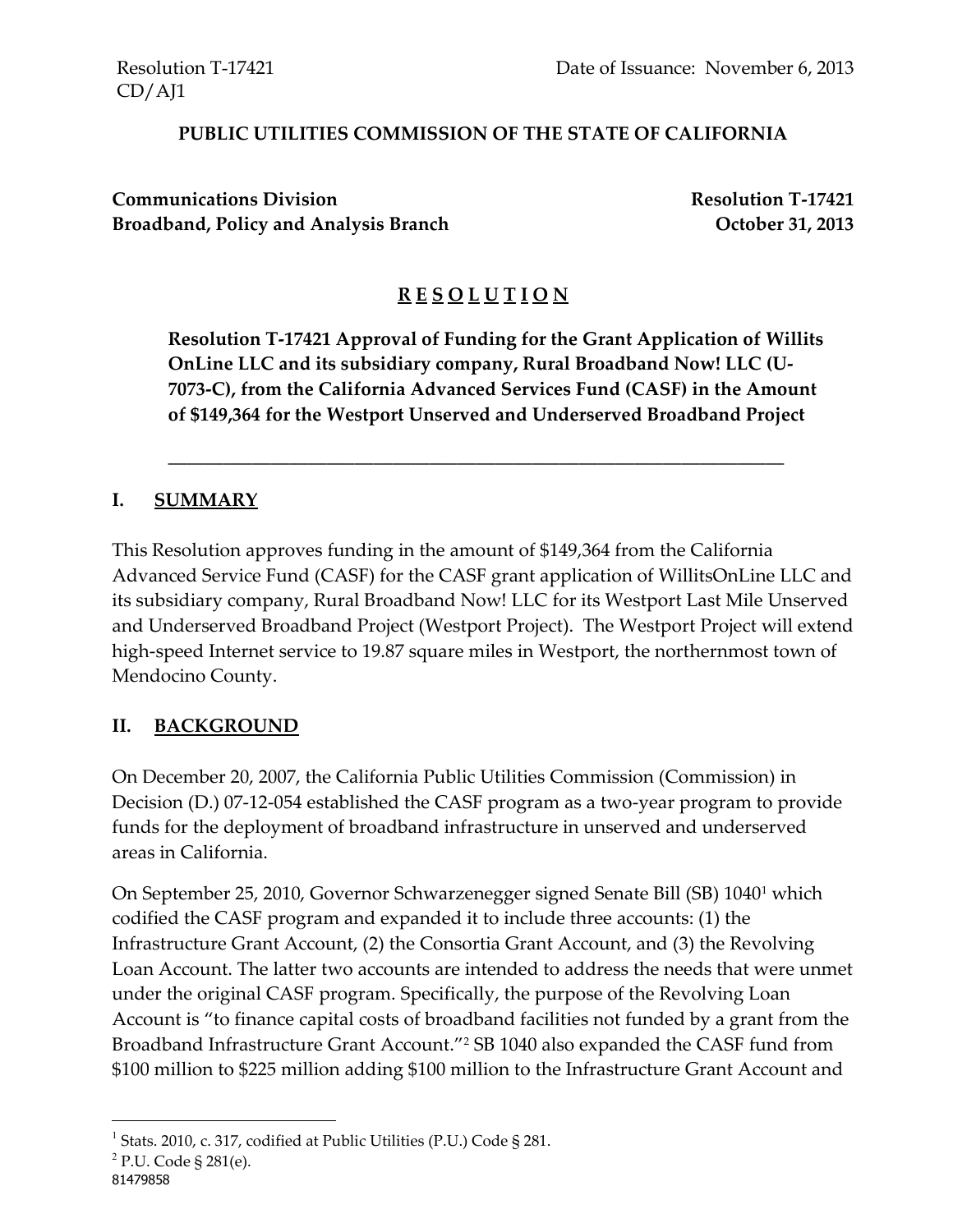allocating \$10 million and \$15 million to the Consortia Grant Account and the Revolving Loan Account, respectively.<sup>3</sup>

On February 1, 2012, the Commission approved D.12-02-015 to implement new guidelines for the Infrastructure Grant and Revolving Loan Accounts. Key provisions of the Decision include:

- A maximum CASF grant award of 70 percent of project costs for unserved areas and 60 percent for underserved areas;
- A definition of an underserved area, "where broadband is available, but no wireline or wireless facilities-based provider offers service at advertised speeds of at least 6 megabits per second (Mbps) downstream and 1.5 Mbps upstream (6 Mbps /1.5 Mbps);" and
- A Revolving Loan Program to provide supplemental financing for projects also applying for CASF grant funding (up to 20% of projects costs, with a maximum of \$500,000), utilizing the same project and applicant eligibility requirements as the Infrastructure Grant Program.

Consequently, on May 10, 2012, the Commission approved Resolution T-17362 which established the application deadlines for the CASF Broadband Infrastructure Grant Account and the Revolving Loan Account as follows:

- October 1, 2012, for unserved areas;
- February 1, 2013, for underserved areas not previously funded by the CASF and hybrid projects that cover both unserved and underserved areas; and,
- A date to be determined for projects in underserved areas where the existing broadband infrastructure was partially funded by a CASF grant.

On October 1, 2012, WillitsOnline LLC submitted an application for CASF funding on behalf of WillitsOnline LLC and its subsidiary company, Rural Broadband Now! LLC. (WillitsOnline), for the unserved areas of Westport. After review and analysis of the project application, Communications Division (CD) deemed the proposal to be a hybrid project that covered both unserved and underserved areas. Therefore, CD moved it into the February 1, 2013 application deadline where hybrid projects are eligible for CASF funding.

 $\overline{a}$ <sup>3</sup> P.U. Code § 281(b)(1).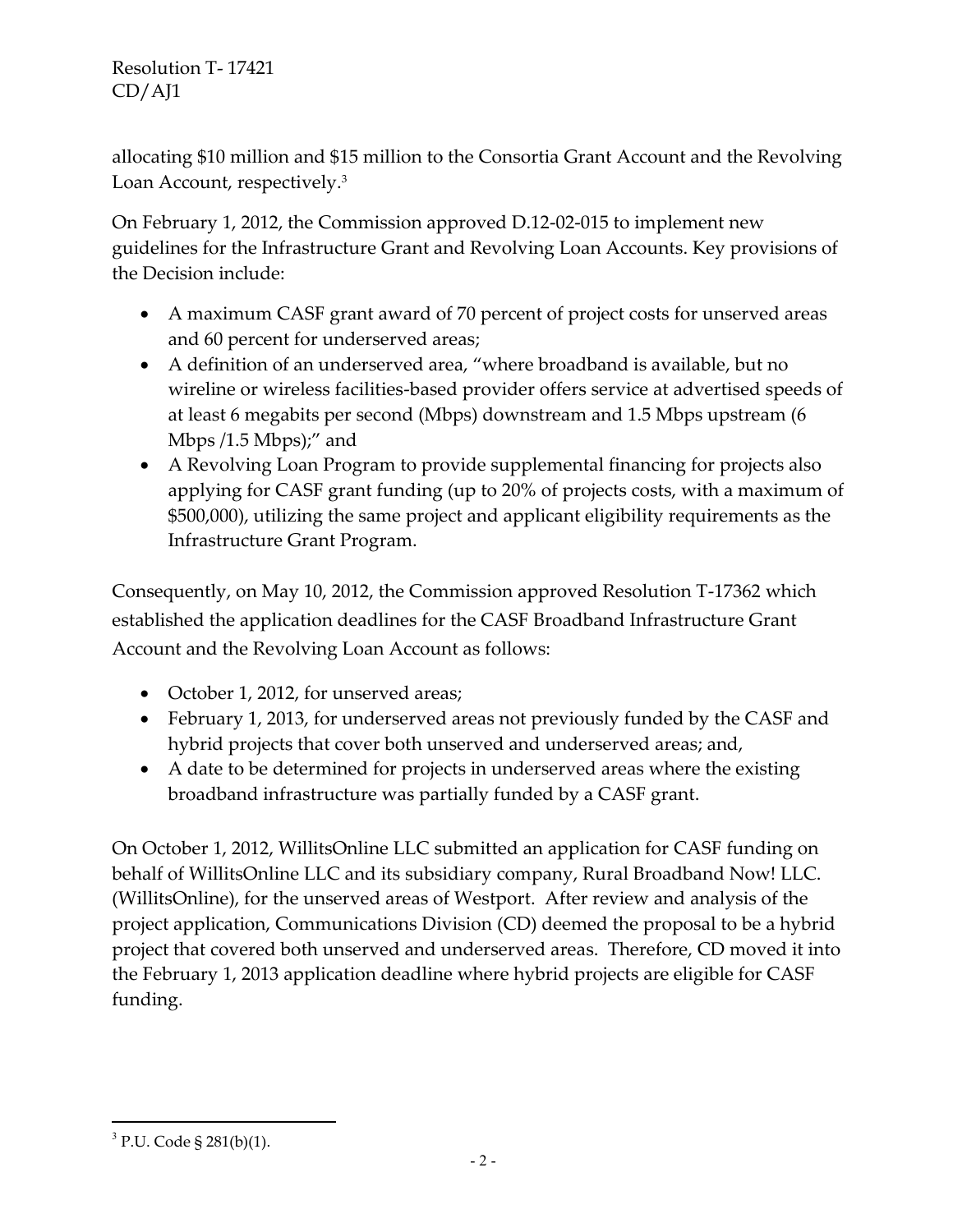### **III. NOTICE/PROTESTS**

CD posted the proposed project area map, census block groups (CBGs) and zip codes by county for the Westport Project on the Commission's CASF webpage under "Pending New CASF Applications to Offer Broadband as of October 9, 2012." CD did not receive any challenges from any broadband provider claiming to provide service at served speeds in the proposed project area.

### **IV. DISCUSSION**

This Resolution adopts CD's recommended CASF fund award of \$149,364<sup>4</sup> for the Westport Project. This award represents 65% of the total project costs of \$230,500. Key project information and maps are shown in Appendix A.

A. Project Overview

WillitsOnline currently does not provide broadband or telephone service within five miles of the Westport Project. In 2009, the Commission awarded the company a CASF grant (Resolution T-17183) to bring broadband service to the communities of Laytonville and Covelo. WillitsOnline successfully completed both projects, which resulted in the deployment of ADSL2+ broadband service to these areas.

The Westport Project will extend high-speed Internet service to 19.87 square miles in Westport by deploying Mega Link ADSL2+ broadband service to the area which is capable of reaching speeds of 24 Mbps download and 2 Mbps upload. The project will deploy a hardened outdoor DSLAM collocated next to an AT&T remote terminal. Middle mile connectivity will be provided by wireless microwave communications technology. The CBG impacted by the project area is: 060450102003.

Westport, the northernmost town of Mendocino County, was once the largest community in California's north coast. When the lumber industry was at its peak, Westport was a town of about 20,000 residents, mostly loggers and fishermen. Today, with an area population of just over 450, there is still a strong commitment to community. Westport is the site of Fort Bragg Unified School District's small school, a general store, a number of state and private campgrounds, some vacation rentals and a few restaurants/inns. Subdivisions in the Westport service area, created 30 years ago, are home to local

l <sup>4</sup> The project area encompasses 48% unserved households and 52% underserved households. These percentages were used to calculate the project costs associated with the expansion of broadband service to unserved and underserved areas; respectively. Project costs associated with unserved areas is \$110,640 (48% of \$230,500). Project costs associated with underserved areas is \$119,860 (52% of \$230,500). CASF grant funding percentages of up to 70% for unserved areas and 60% for underserved areas were then applied to the unserved and underserved project costs to determine the total eligible CASF grant request  $((.70*$110,640) + (.60*$119,860) = $149,364)$ .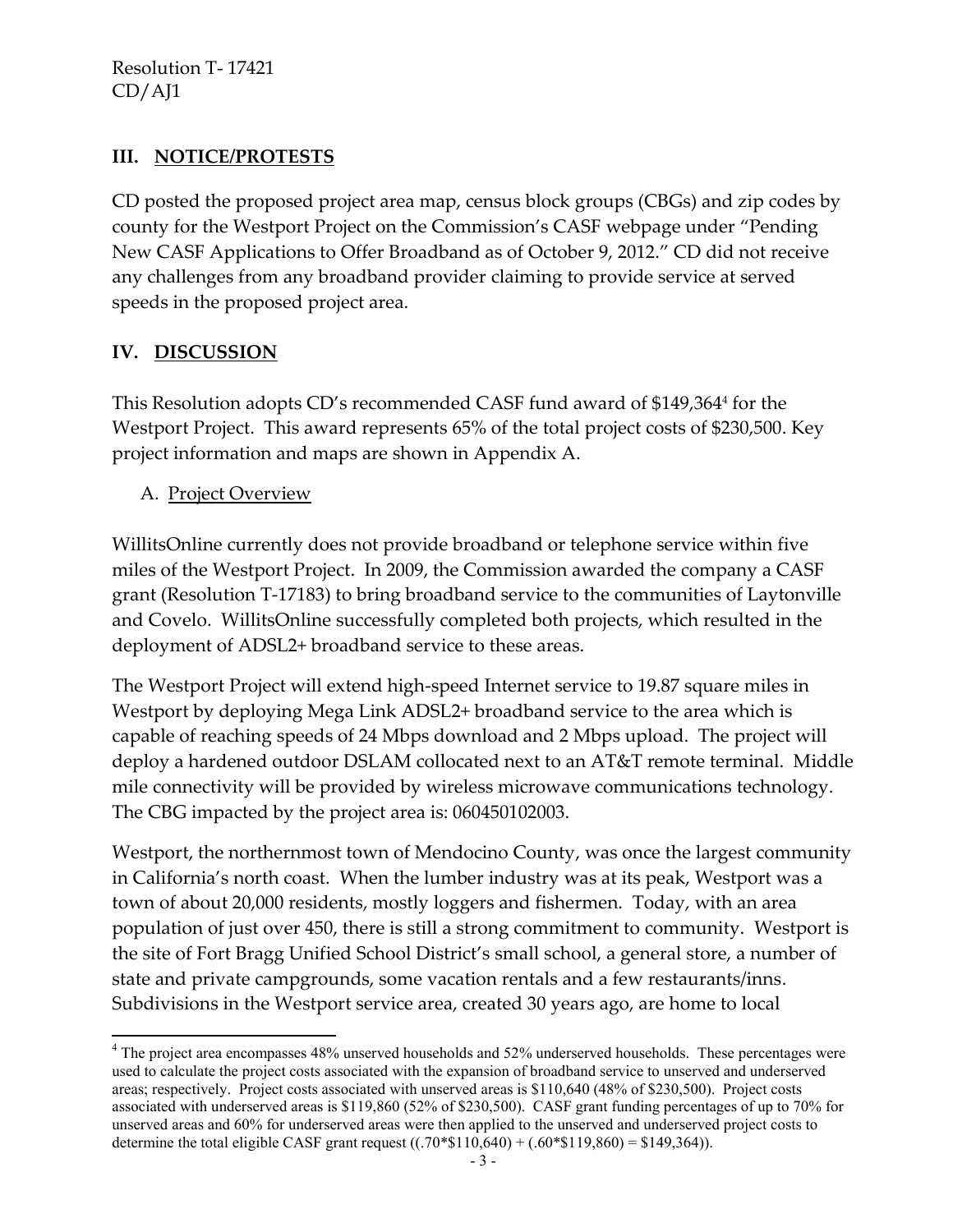residents and to part-time residents. According to the applicant, many professionals who call Westport home have been unable to work from their own community due to the lack of broadband services.

When completed, the project will reach an estimated 126 households where 60 households are unserved and 66 households are underserved. The project will initially deliver broadband at advertised speeds of 6 Mbps download and 2 Mbps upload. WillitsOnline estimates an initial 20 to 25 potential households to subscribe in the proposed area.

WillitsOnline has committed to a broadband pricing plan under the terms shown below for two years, starting from the beginning date of service.

| Service/Description            | Download/Upload Speeds                  | <b>Monthly Fee</b> |
|--------------------------------|-----------------------------------------|--------------------|
| MegaLink - Basic               | Up to 3 Mbps download/<br>1 Mbps upload | $$44.95*$          |
| MegaLink - Pro                 | Up to 6 Mbps download/<br>2 Mbps upload | $$69.95*$          |
| <b>Other Recurring Charges</b> |                                         | None               |

\* The monthly fee assumes customer has existing land line phone service that is working with AT&T. Customers who do not have an existing land line phone service that is working with AT&T will be required to pay an additional monthly charge for "dry line" service of \$15.

|                         | <b>Non-Recurring Charges</b> |
|-------------------------|------------------------------|
| <b>Basic Modem</b>      | \$69                         |
| Pro Modem               | \$120                        |
| <b>Installation Fee</b> | \$0 - Waived for 2 years     |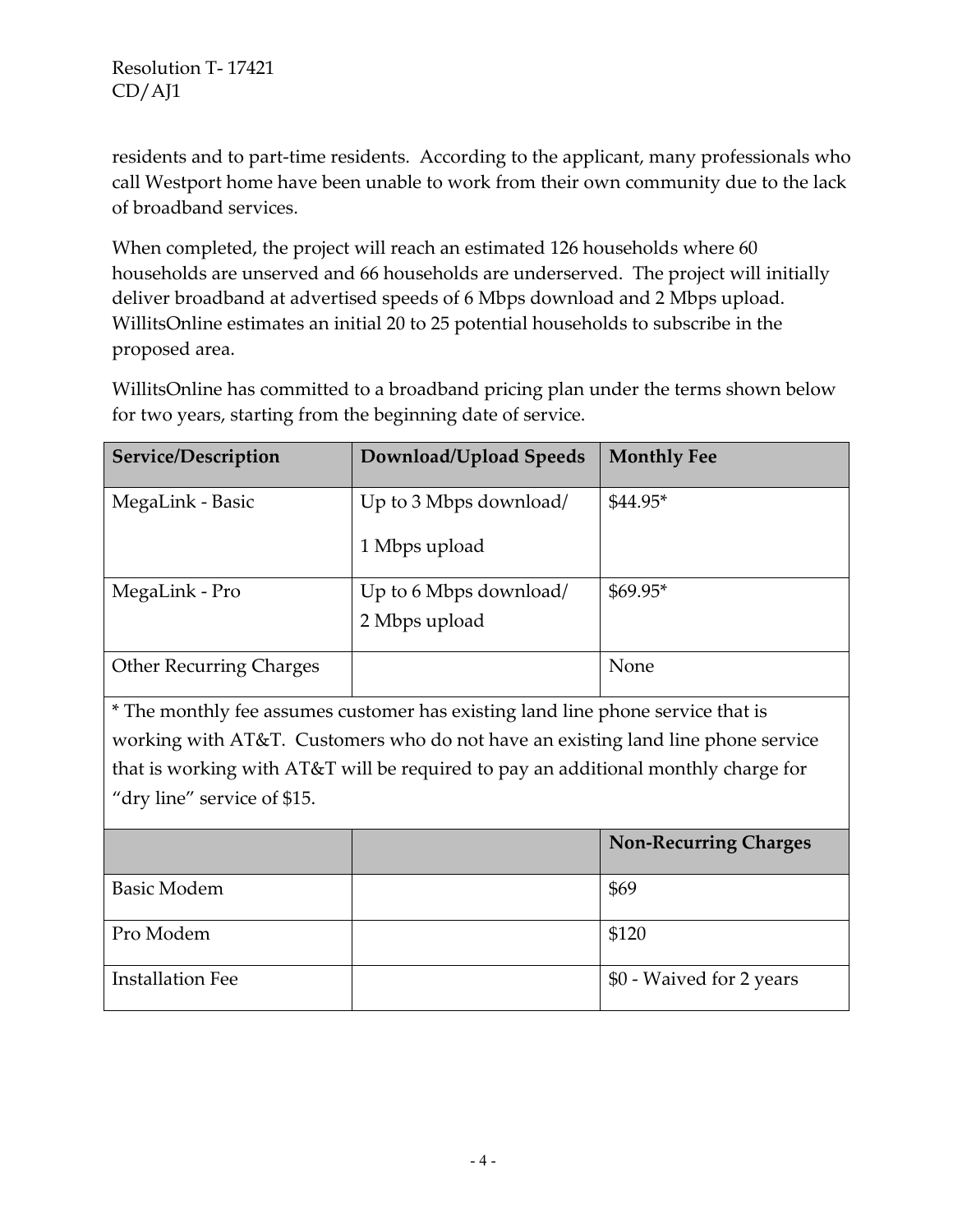$\overline{\phantom{a}}$ 

### B. Project Qualification

To qualify for the CASF program, the applicant is required to submit proof that the area is unserved or underserved by submitting shapefiles of the proposed project. CD reviews the submitted shapefiles and compares them with United States 2010 Census data and the California Interactive Broadband Availability map which contains broadband availability data as of June 30, 2012. Once CD finds the areas eligible either as unserved or underserved areas, CD evaluates all other information submitted by the applicant to determine if the project meets the requirements outlined in D.12-02-015. Other information CD reviews includes: proof of a Certificate of Public Convenience and Necessity (CPCN) from the Commission; descriptions of current and proposed broadband infrastructure; number of potential subscriber households and average incomes; project construction schedule; project budget; proposed pricing and commitment period for new subscribers; and financial viability of the applicant.

As an initial step in the review of WillitsOnline's application, CD checked the CBGs submitted in the project application to determine that the project was indeed unserved and underserved. In doing so, CD found broadband availability at served speeds by satellite providers such as Hughes.net, ViaSat Communications, and Skycasters, LLC. However, as adopted in D.12-02-015, the Commission does not consider satellite broadband service in CASF project evaluation, unless the satellite project in an area was previously funded by the CASF<sup>5</sup>. Additionally, CD requested greater detail for the project budget, estimated potential subscriber size, and proposed pricing. Specifically, for the proposed pricing section of its application, WillitsOnline recognized the CASF guidelines for a two year fixed monthly subscription fee and waiver of installation and/or initial service connection fees. WillitsOnline stated in its original application that there is an installation fee to subscribers where such fee includes the modem. CD staff pointed out that CASF requires a waiver of installation and or initial service connection fees for two years. WillitsOnline amended its application to remove the installation fee in its originally application.

Since WillitsOnline's submission of its CASF project application, Round 7 broadband availability data as of December 31, 2012 continues to show the proposed project area as not having broadband availability at served speeds of 6 Mbps download and 1.5 Mbps upload with the exception of a very small area in the southern part of the project that

<sup>&</sup>lt;sup>5</sup> This determination was based on the limited speed capabilities of satellite services, the cost to the consumer, high latency, and unreliability known at the time of the decision, D. 12-02-015 at 13-15. Since that time, like other technologies, satellite services have improved.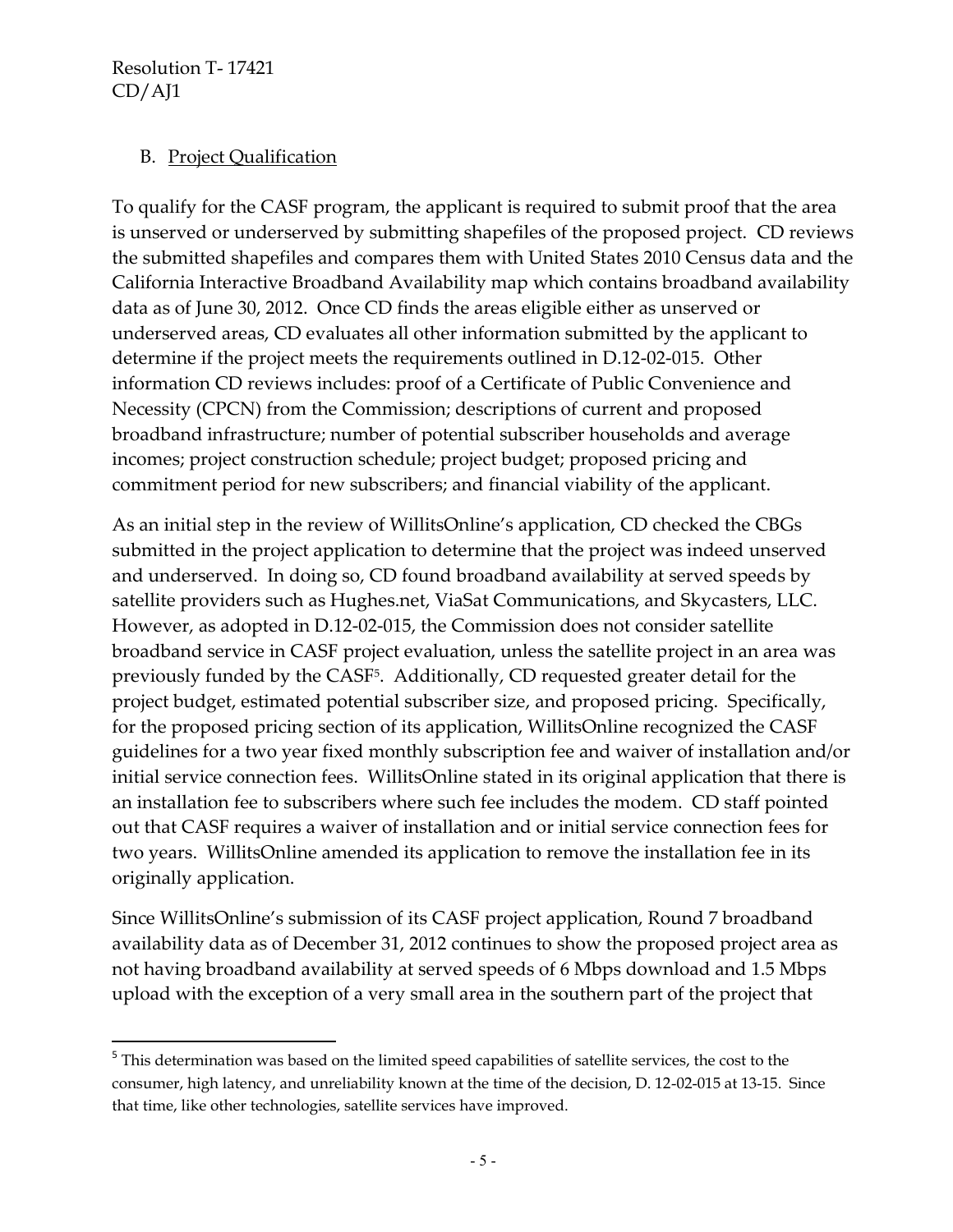contains five households. The area shows maximum advertised mobile broadband availability from Verizon at speeds greater than 6 Mbps download and 1.5 Mbps upload. However, CD has not been able to validate the maximum advertised mobile broadband speeds in the area. CD validates advertised speeds by conducting drive tests at 1,200 points within the state. The nearest point to this project is approximately 11 miles to the east of the project boundary. CD inputs these tests into an interpolation model to predict speeds in areas outside of the drive tested points. Where the predicted speeds are slower than the advertised speeds, the model shows that speeds in that area are not validated. CD staff therefore concludes that the project continues to be eligible for CASF funding.

### C. Project Evaluation and Recommendation for Funding

CD evaluated the application with respect to the scoring criteria defined in D.12-02-015, Appendix 1, Section VIII (Scoring Criteria). The scoring criteria include: (i) Funds Requested per Potential Customer, (ii) Speed, (iii) Financial Viability, (iv) Pricing, (v) Total Number of Households in the Proposed Area, (vi) Timeliness of Completion of Project, (vii) Guaranteed Pricing Period, and (viii) Low-Income Areas. In addition, five bonus points are added to the score of an applicant that is able to submit local government and community endorsements or letters of support.

The Westport Project's overall score was not as high compared to other projects. However, the project scored highest on the low-income areas criterion where the median household income in the project area is \$21,886. Additionally, 48% of the households in the project area are unserved. The Commission considers unserved areas as having the highest priority and therefore funding of the WillitsOnline Westport project delivers on this priority. In fact, the Westport County Water District (WCWD) wrote a letter in support of the project because of the importance of broadband to the area and because high-speed Internet access will enable the WCWD to meet requirements by the California Department of Public Health-Division of Drinking Water to provide 15 minute updates on the quality of water via the Internet. Other support letters from residents in the project area highlight how high-speed Internet access will enable them to participate in educational opportunities, support businesses, interact with local government, and provide emergency health and safety improvements.

Based on its review, CD determined that WillitsOnline's grant application qualifies for funding as an unserved and underserved area and meets the requirements of D.12-02- 015. CD recommends Commission approval of CASF funding for WillitsOnline Westport Project.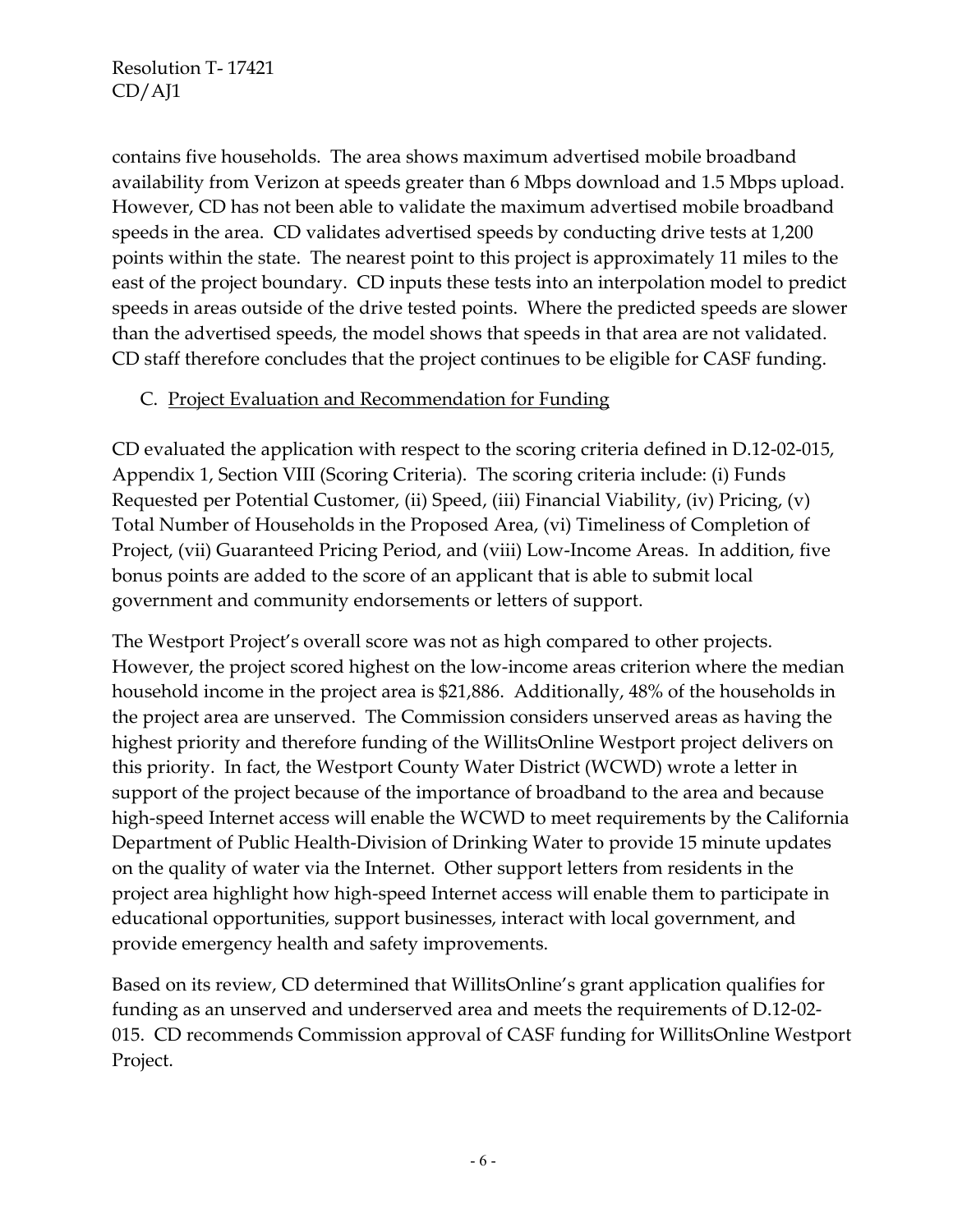CD staff finds that funding the Westport Project aligns with CASF's goal to encourage the deployment of high-quality advanced information and communications technologies to all Californians to promote economic growth, job creation, and substantial social benefits.

# D. Safety Impact

The CASF program encourages the deployment of broadband throughout the state which can enable the public to access Internet-based safety applications, access to emergency services, and allow first responders to communicate with each other and collaborate during emergencies. As the Governor's Broadband Task Force stated in its 2007 report, ubiquitous broadband will play a key role in enhancing public safety operations and applications in law enforcement, disaster relief, traffic management, and virtually every other aspect of public safety. The funding to the Westport Project will enable households in the Westport area to have access to high-speed Internet and make use of the technology for safety purposes.

# **V. COMPLIANCE REQUIREMENTS**

WillitsOnline is required to comply with all the guidelines, requirements, and conditions associated with the grant of CASF funds as specified in D.12-02-015. Such compliance includes, but is not limited to:

## A. California Environmental Quality Act (CEQA)

The WillitsOnline Project is subject to the California Environmental Quality Act (CEQA) review and must follow the requirements listed below.

The applicant must provide the Proponent's Environmental Assessment (PEA) prior to the first 25% payment. The PEA submission should include information on any land crossing sites requiring discretionary or mandatory permits or environmental review pursuant to CEQA (including the type of permit required, the name of the permitting agency/agencies and the Lead Agency if an environmental review is required). Also, the applicants must also agree to identify, prior to the first 25% payment, any other special permits required with a reference to the government agencies which grants these permits.

WillitsOnline has provided the Commission with construction plans for the Westport unserved and underserved project area. Westport is in a coastal zone and is a designated highly scenic area with the exception of the Westport Beach Subdivision and the area within the Westport urban/rural boundary. The collocated DSLAM site is within the Westport urban/rural boundary and may require a Coastal Development Permit from Mendocino County depending on the final design of the project. The installation of the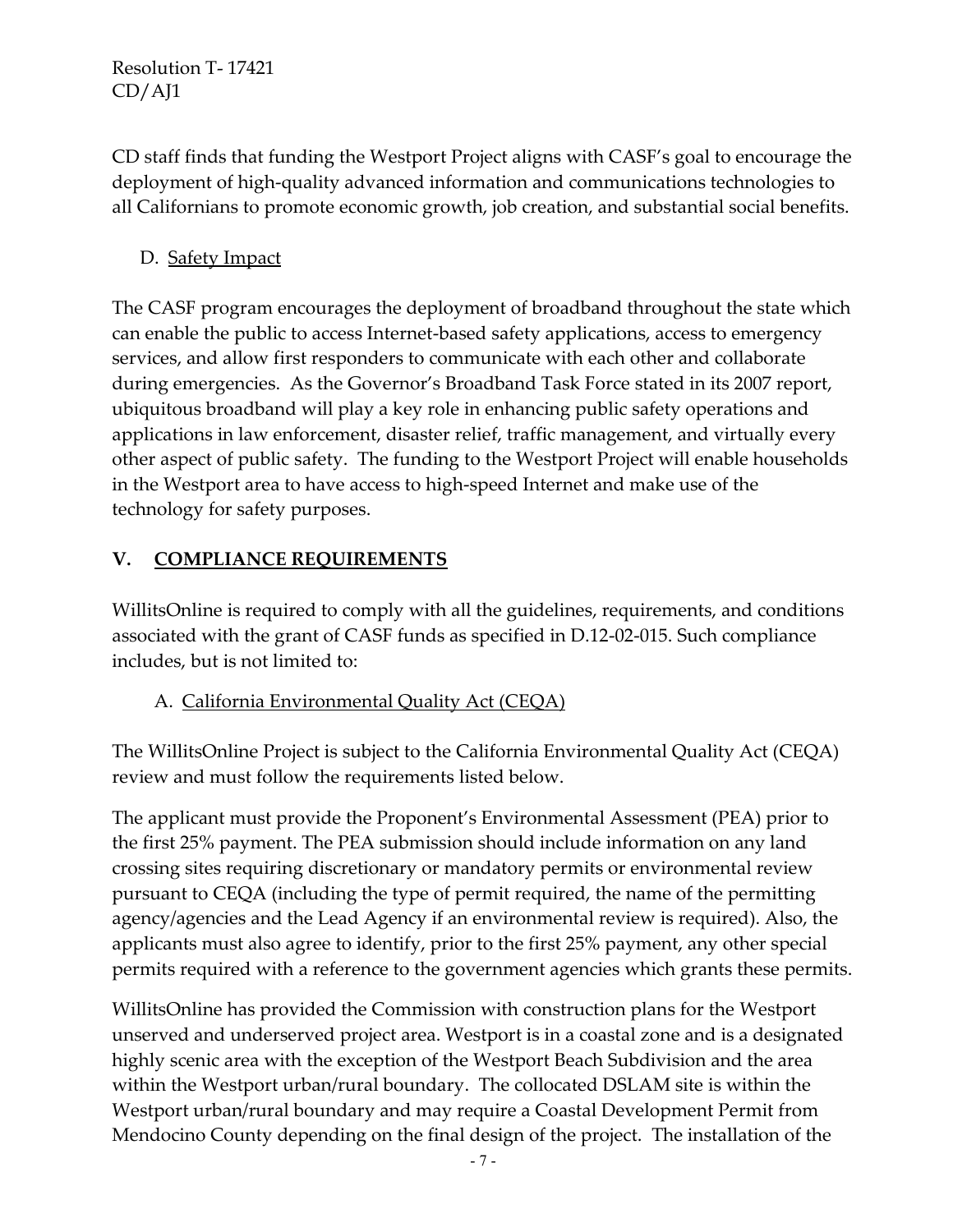microwave relay tower from Cahto Peak to a second tower in Westport will require a Mendocino County Major Use permit. Permitting may take up to one year depending on the tower location and whether or not any additional studies are required (i.e. a botanical study, geotechnical study, etc.).

# B. Deployment Schedule

The Commission expects WillitsOnline to complete the project within 24 months from the start date. If the applicant is unable to complete the proposed project within the 24-month timeframe requirement established by the Commission, it must notify the Commission as soon as it becomes aware of this prospect. The Commission may reduce payment for failure to notify CD's Director and timely complete the project.

# C. Execution and Performance

CD and the CASF grant recipient shall determine a project start date after the Commission has granted all approvals to the CASF grant recipient. Should the recipient or Contractor fail to commence work at the agreed upon time, the Commission, upon five days written notice to the CASF recipient, reserves the right to terminate the award.

In the event that the CASF recipient fails to complete the project in accordance with the terms of approval granted by the Commission, the CASF recipient must reimburse some or all of the CASF funds that it has received.

The CASF grant recipient must complete all performance under the award on or before the termination date of the award.

D. Performance Bond

The Commission does not require a performance bond if the applicant certifies that the percentage of the total project costs it is providing comes from its capital budget and is not obtained from outside financing. In its application, WillitsOnline certified that 35% of the total project costs it is providing will come from its existing capital budget cash flow. Therefore, a performance bond is not required for this project.

## E. Price Commitment Period

The minimum required price commitment period for broadband service to all households within the project area is two years. WillitsOnline guarantees the price of service offered in the project area for two years.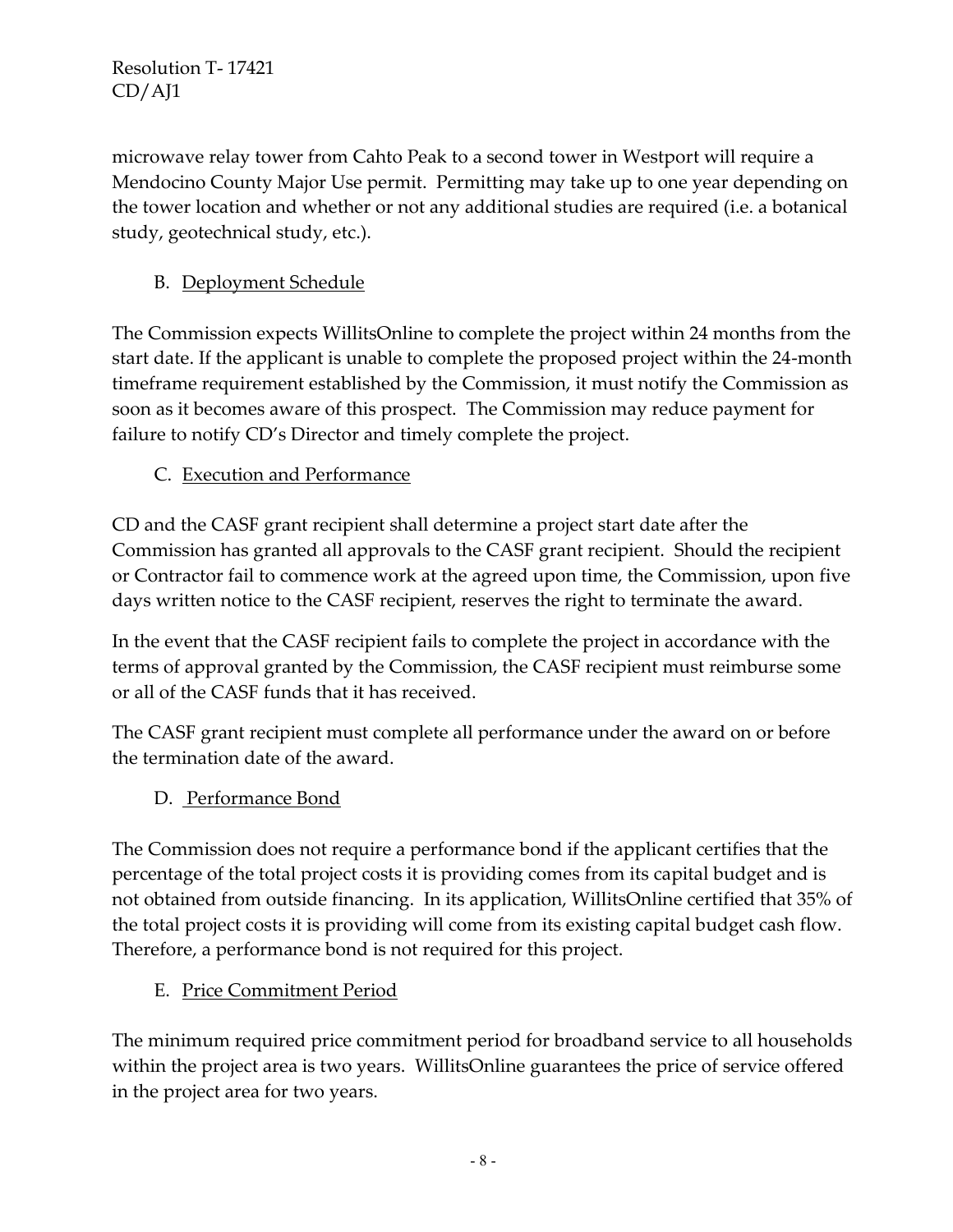# F. Project Audit

The Commission has the right to conduct any necessary audit, verification, and discovery during project implementation and construction to ensure that CASF funds are spent in accordance with Commission approval.

The recipient's invoices will be subject to a financial audit by the Commission at any time within three years of completion of the work.

# G. Providing Voice Service (if applicable)

If the grantee is providing voice service in the project area, it must meet the FCC standards for E-911 service and battery backup. WillitsOnline in its application has stated that no voice service will be provided as part of the Westport project.

# H. Reporting

Grantees must submit quarterly progress reports on the status of the project irrespective of whether grantees request reimbursement or payment. Before full payment of the project, the CASF recipient must submit a project completion report. Progress reports shall use both the schedule for deployment; major construction milestones and costs submitted in the proposals and indicate the actual date of completion of each task/milestone. Progress reports shall also indicate problems and issues encountered, the actions taken to resolve these problems and issues during project implementation and construction; and identify future risks to the project. Recipients shall also include test results on the download speed and upload speeds on a CBG and zip code basis in the final completion report. Recipients must certify that each progress report is true and correct under penalty of perjury.

## I. Submission of Form 477

 $\overline{\phantom{a}}$ 

The Federal Communications Commission (FCC) currently requires broadband providers to biannually submit the Form 477, which includes speed data. While there is an imperfect match between the data that is reported in the Form 477 and to the CASF, Form 477 data will be useful in documenting CASF deployment for the new service area of the carrier. CASF recipients shall submit a copy of their Form 477 data directly to the Commission, under General Order 66-C, when they submit this data to the FCC for a five-year period after completion of the project.<sup>6</sup>

<sup>6</sup> *Approval of the California Advanced Services Fund (CASF) Application Requirements and Scoring Criteria for Awarding CASF Funds* (2008) Cal. P.U.C. Res. No. T-17143 at 4.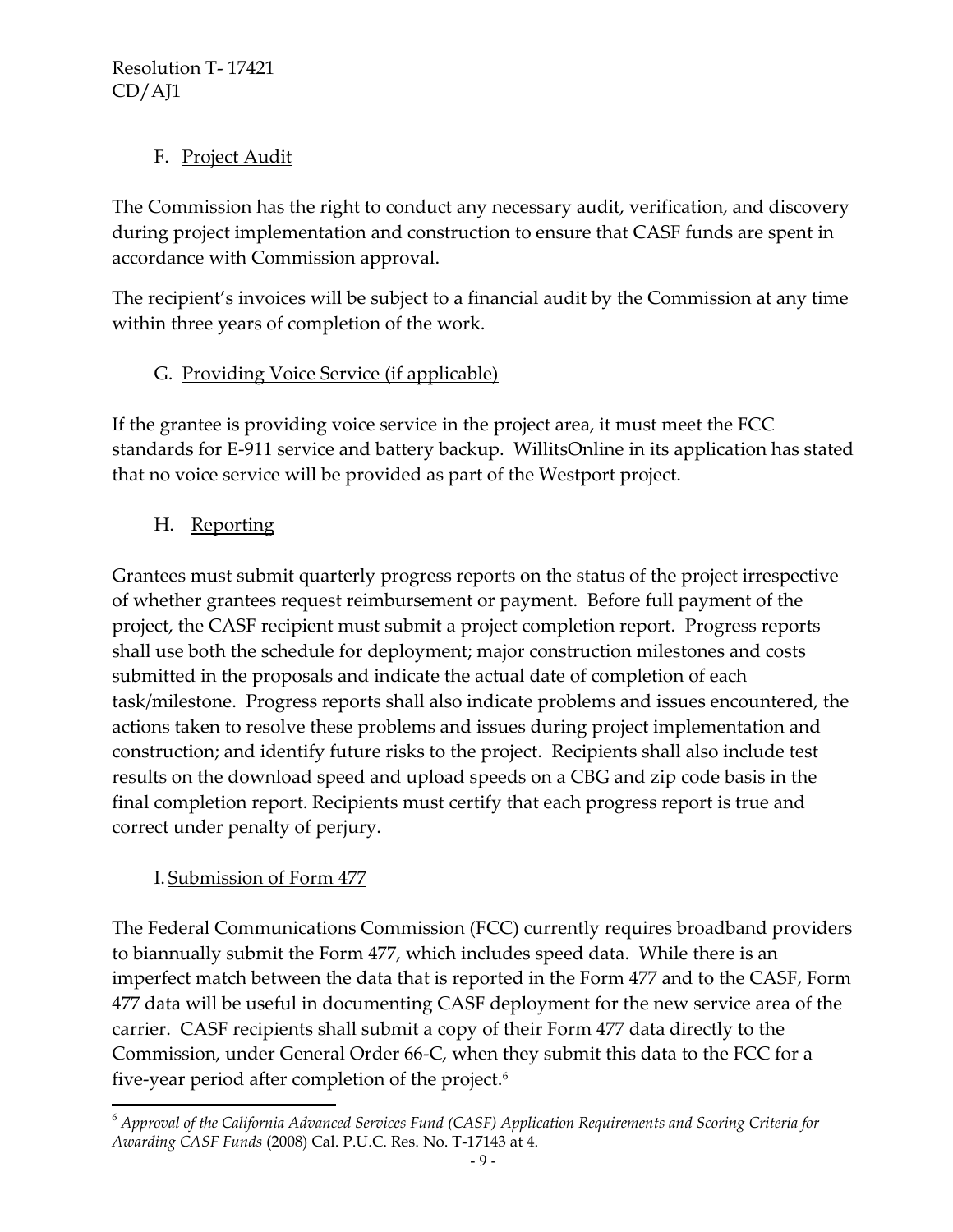## **VI. PAYMENTS TO CASF RECIPIENTS**

Submission of invoices from and payments to WillitsOnline shall be made in accordance with Section XI of Appendix 1 of D.12-02-015 and according to the guidelines and supporting documentation required in D.12-02-015.

Payment to WillitsOnline shall follow the process adopted for funds created under P. U. Code § 270. The following table describes the timeline for processing CASF payments.

| Event                                | Payment Cycle 1                                      | Payment Cycle 2                                     |
|--------------------------------------|------------------------------------------------------|-----------------------------------------------------|
|                                      | (Day/Month)                                          | (Day/Month)                                         |
| Invoices due from                    | 5 <sup>th</sup> of Month 1                           | $20th$ of Month 1                                   |
| WillitsOnline to CD                  |                                                      |                                                     |
|                                      |                                                      |                                                     |
| Payment letters from CD to           | On 19th of Month 1                                   | On $4th$ of Month 2                                 |
| Administrative Services <sup>7</sup> |                                                      |                                                     |
|                                      |                                                      |                                                     |
| Invoices submitted from              | 20 <sup>th</sup> through 26 <sup>th</sup> of Month 1 | 5 <sup>th</sup> through 13 <sup>th</sup> of Month 2 |
| <b>Administrative Services to</b>    |                                                      |                                                     |
| State Controller's Office            |                                                      |                                                     |
| (SCO) for payments                   |                                                      |                                                     |
|                                      |                                                      |                                                     |

WillitsOnline may submit its invoices under Payment Cycle 1 or 2.

If any date in this payment schedule falls on a weekend or holiday, that date will be advanced to the next business day, but the remaining dates in the payment schedule will remain unchanged. The State Controller's Office (SCO) requires 14- 21 days to issue payment from the day that requests are received by SCO.

### **VII. COMMENTS ON DRAFT RESOLUTION**

In compliance with P.U. Code § 311(g), a notice letter was emailed on September 26, 2013, informing all applicants filing for CASF funding, parties on the service list of R.06-06-028, and the CASF distribution list of the availability of the draft of this Resolution for Public Comments at the Commission's website [http://www.cpuc.ca.gov/PUC/documents/.](http://www.cpuc.ca.gov/PUC/documents/) This

 $\overline{\phantom{a}}$  $<sup>7</sup>$  The above schedule is contingent on the CASF recipient submitting clear, complete, and error-free invoices to CD.</sup> Additional time to process payments may be necessary if CD finds problems with the submitted invoices.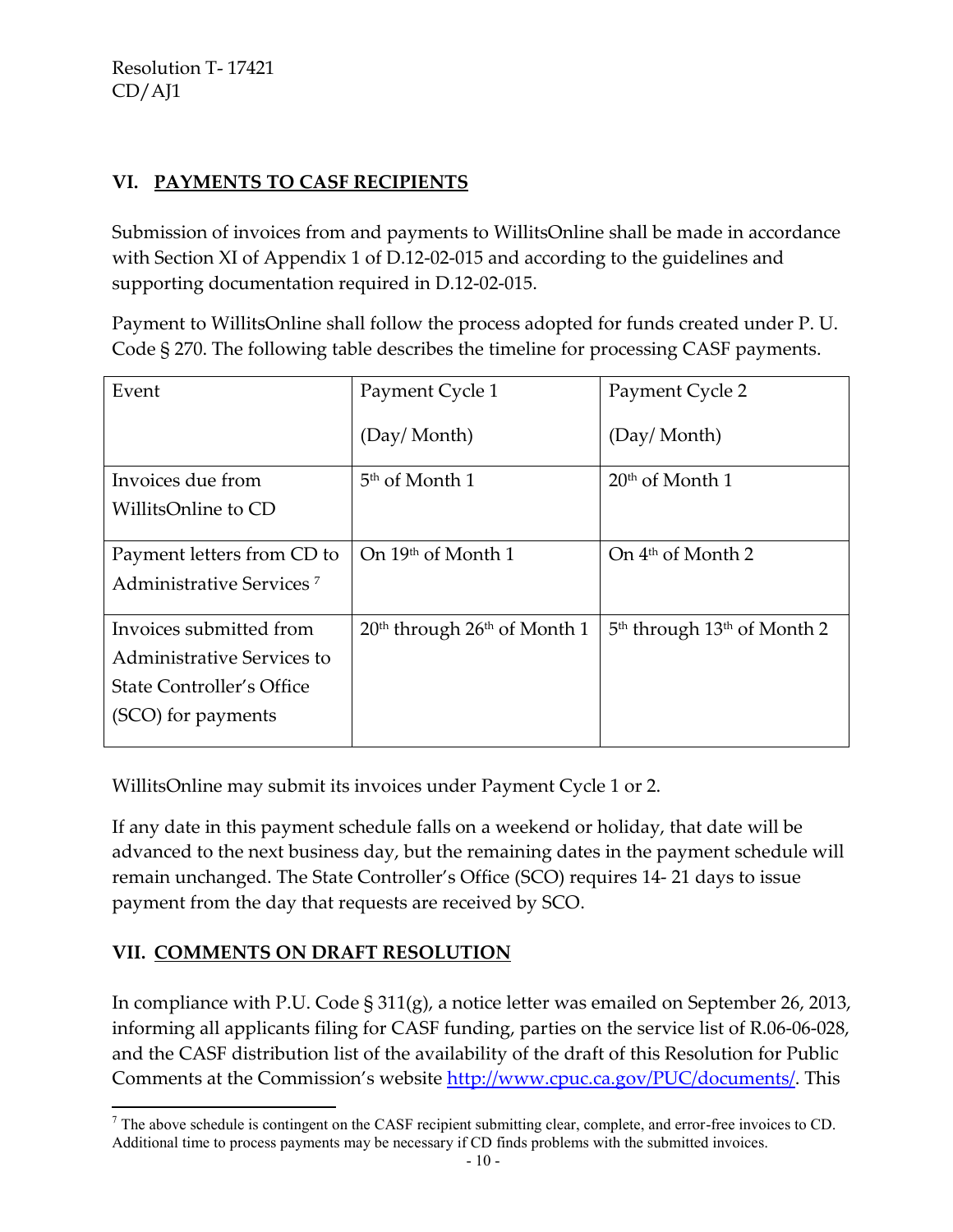letter also informed parties that the final confirmed Resolution adopted by the Commission will be posted and will be available at this same website.

The Commission received opening comments from Verizon California Inc. (Verizon) on October 11, 2103 and reply comments from WillitsOnline on October 16, 2013.

In its comments, Verizon recommends that CD staff should consider reviewing broadband availability data as of July 2013 (i.e. Round 8 data) as noted in Verizon's March 11, 2013 email. To the contrary, WillitsOnline in its comments states that it is inequitable to accept Verizon's "late and unverified challenge" and that WillitsOnline has done all the required work to meet the CASF's program deadlines and requirements.

CD staff reminds Verizon that for all CASF project proposals, a challenge window and deadline is set up for submitting challenges on pending applications. In particular for the WillitsOnline's Westport Project, the deadline provided to submit challenges was February 15, 2013, 14 days after notice of the Feb. 1, 2013 updated information. Verizon did not submit a challenge to the Westport Project. CD staff also reminds Verizon that Round 8 broadband availability data is not yet available or validated for CASF staff to use in its analysis of the project proposal; hence the importance to provide the necessary information on a challenge as discussed above.

As discussed on pages 5 and 6 of this resolution, there is a very small area (an estimated 1 mile from West to East and half a mile North to South) in the southern part of the project that shows mobile broadband by Verizon at served speeds. However, the speeds have not been validated. There are no test points in the project area where the Commission has conducted a mobile broadband drive test. The test point discussed in the draft resolution is outside the project area; approximately 11 miles east of the project boundary. The spring 2013 test result shows speeds of greater than 6 Mbps download and 1.5 Mbps upload. However, the closest test point is approximately 8 miles south of the project area where Verizon's average downstream speed is 3.4 Mbps and upstream speed is 592 Kbps; speeds below the Commission's served threshold of 6 Mbps download and 1.5 Mbps upload. CD staff continues to conclude that the communities in the project proposal are underserved and eligible for CASF funding.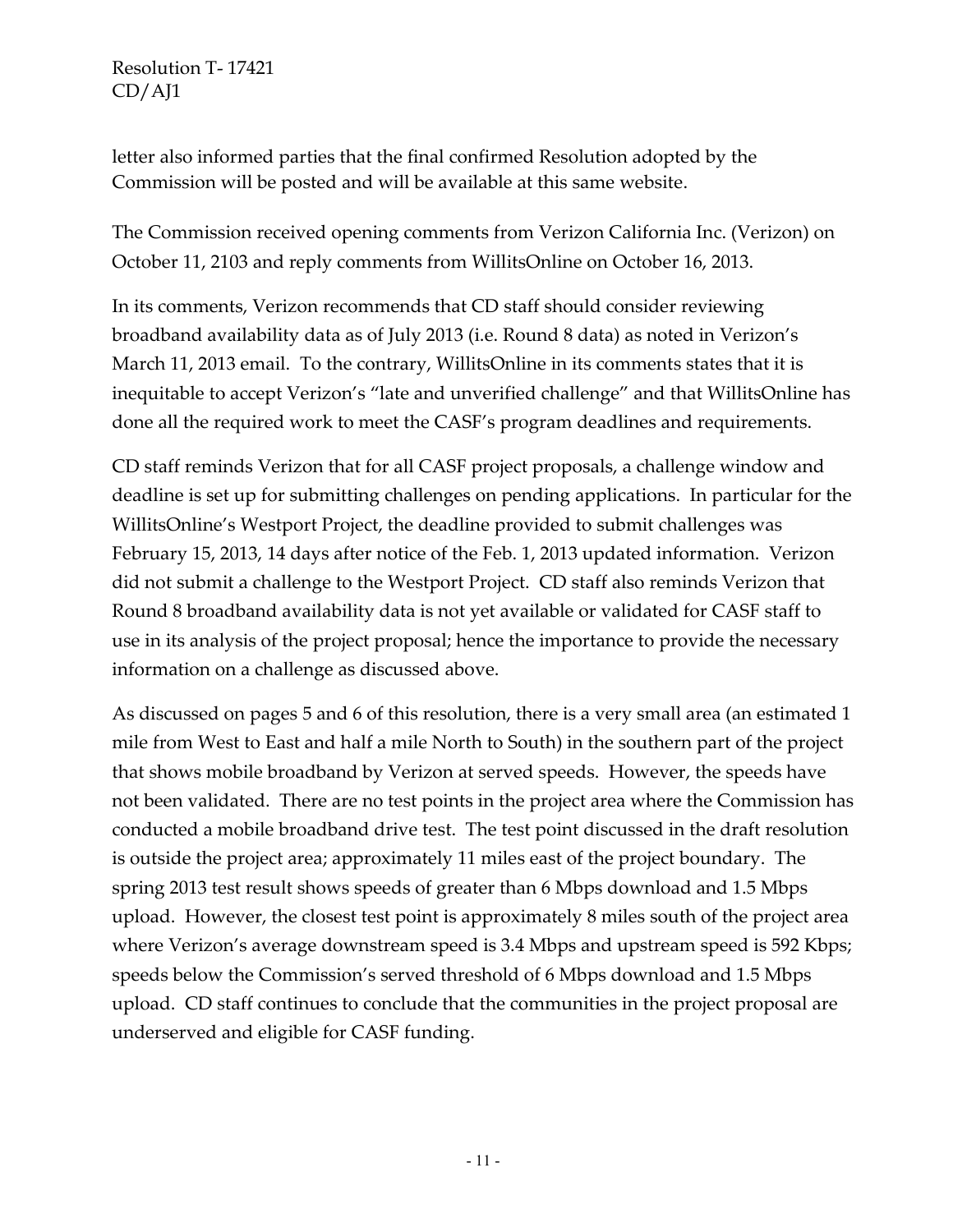### **VIII. FINDINGS**

- 1. On May 10, 2012, the Commission approved Resolution T-17362 which established the application deadlines for the CASF Broadband Infrastructure Grant Account and the Revolving Loan Account as follows: October 1, 2012, for unserved areas; February 1, 2013, for underserved areas not previously funded by the CASF and hybrid projects that cover both unserved and underserved areas; and, a date to be determined for projects in underserved areas where the existing broadband infrastructure was partially funded by a CASF grant.
- 2. WillitsOnline filed an application for CASF funding for its Westport Project on October 1, 2012. After review and analysis of the project application, CD deemed the proposal to be a hybrid project that covered both unserved and underserved areas and therefore moved it into the February 1, 2013 application deadline where hybrid projects are eligible for CASF funding.
- 3. The Westport Project will extend high-speed Internet service to 19.87 square miles in Westport by deploying Mega Link ADSL2+ broadband service to the area which is capable of reaching speeds of 24 Mbps download and 2 Mbps upload. The CBG impacted by the project area is: 060450102003.
- 4. CD posted the proposed project area map, CBGs and zip codes by county for the Westport Project on the Commission's CASF webpage under "Pending New CASF Applications to Offer Broadband as of October 9, 2012." CD did not receive any challenges from any broadband provider claiming to provide service at served speeds in the proposed project area.
- 5. CD reviewed and analyzed data submitted for the Westport Project CASF grant application to determine the project's eligibility for CASF funding. This data includes, but is not limited to: proof of a CPCN from the Commission; descriptions of current and proposed broadband infrastructure; geographic information system (GIS) formatted shapefiles mapping the project areas; assertion that the area is underserved; number of potential subscriber households and average incomes; project construction schedule; project budget; proposed pricing and commitment period for new subscribers; and financial viability of the applicant.
- 6. CD reviewed the submitted shapefiles, which mapped the proposed broadband deployment using United States 2010 Census data and the California Broadband Availability map which contains broadband availability data as of June 30, 2012. The map helped to verify the existence or nonexistence of broadband service areas and broadband speeds, where available.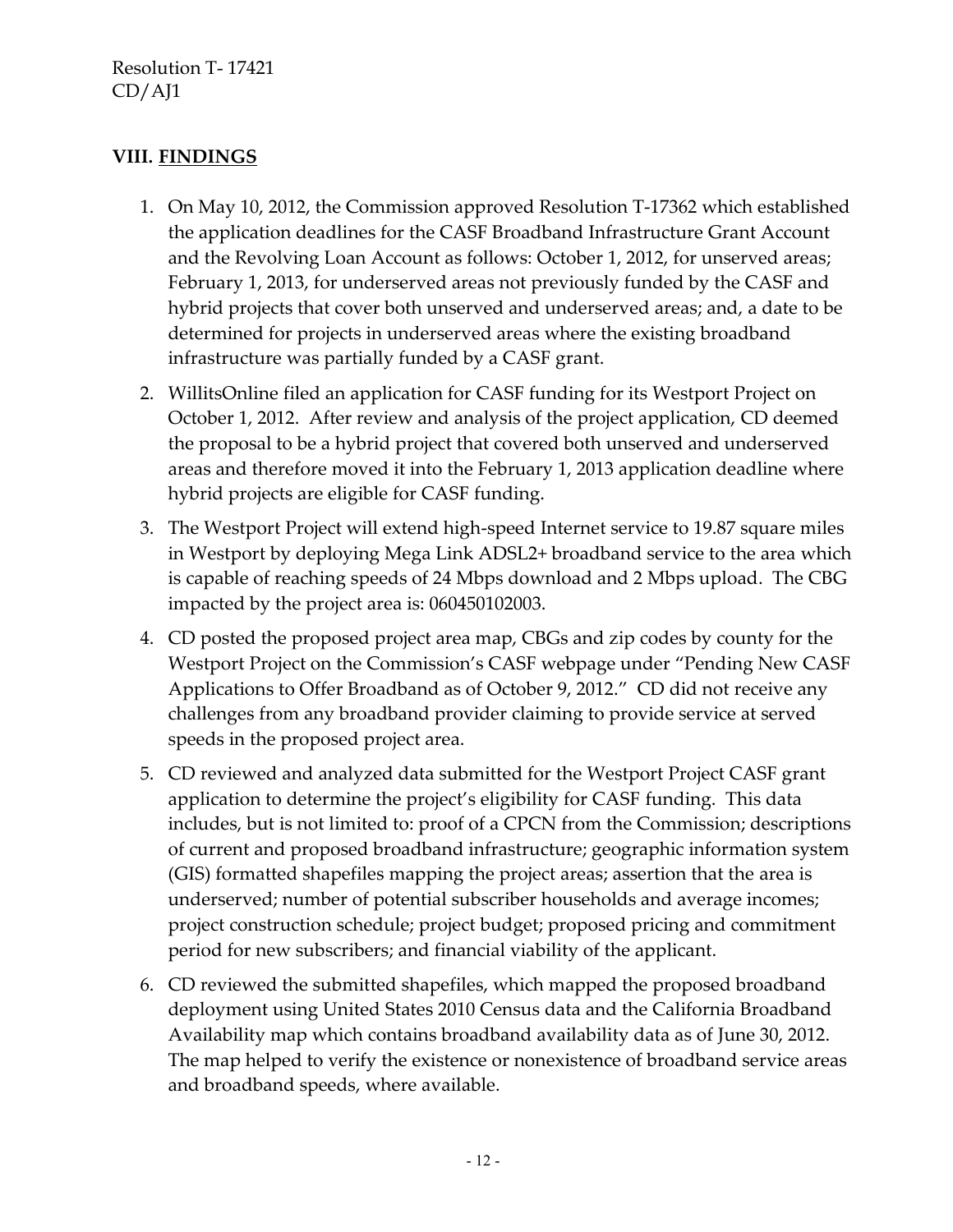- 7. Based on its review, CD determined that the project qualifies for funding under D.12-02-015 and recommends Commission approval of CASF funding for WillitsOnline's project.
- 8. WillitsOnline is not required to post a performance bond because the percentage of the total project costs it is providing, 35%, will be financed through WillitsOnline's existing capital budget.
- 9. WillitsOnline is required to comply with all guidelines, requirements, and conditions associated with the granting of CASF funds as specified in D.12-02-015 and must submit the FCC Form 477, as specified in Resolution T-17143.
- 10. The Commission must complete CEQA review prior to disbursing CASF funds for construction activities.
- 11. WillitsOnline shall submit the PEA to Commission staff prior to the first 25% CASF payment.
- 12. A notice letter was emailed on September 26, 2013 informing all applicants filing for CASF funding, parties on the service list of R.06-06-028, and the CASF distribution list of the availability of the draft of this Resolution for public comments at the Commission's website [http://www.cpuc.ca.gov/PUC/documents/.](http://www.cpuc.ca.gov/PUC/documents/) This letter also informed parties that the final conformed Resolution adopted by the Commission will be posted and available at this same website.
- 13. Verizon submitted opening comments to the Draft Resolution on October 11, 2013 and WillitsOnline submitted reply comments on October 16, 2013. Both opening and reply comments are discussed in Section VII of this Resolution.
- 14. The Commission finds CD's recommendation to fund the WillitsOnline Westport project as summarized in Appendix A to be reasonable and consistent with Commission orders and, therefore, adopts such recommendation.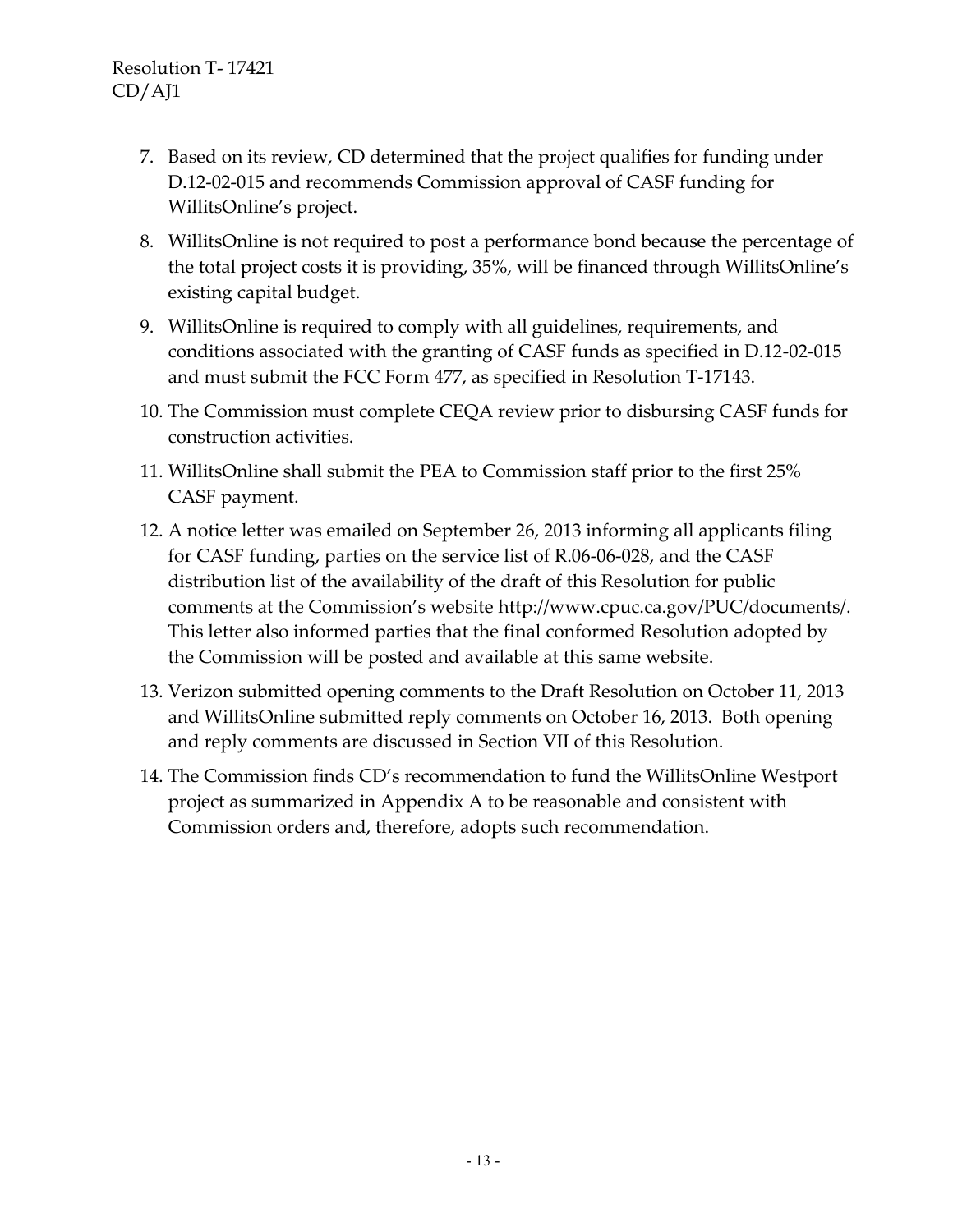### **THEREFORE, IT IS ORDERED** that**:**

- 1. The Commission shall award \$149,364 from the CASF to WillitsOnline LLC and subsidiary company, Rural Broadband Now LLC (WillitsOnline) for the Westport Project as described herein and summarized in Appendix A of this Resolution.
- 2. The program fund payment of \$149,364 for this unserved and underserved project shall be paid out of the CASF fund in accordance with the guidelines adopted in D.12-02-015, including compliance with CEQA.
- 3. Payments to the CASF recipient shall be in accordance with Section XI of Appendix 1 of D.12-02-015 and in accordance with the process defined in the "Payments to CASF Recipients" section of this Resolution.
- 4. The CASF fund recipient, WillitsOnline, shall comply with all guidelines, requirements and conditions associated with the CASF funds award as specified in D.12-02-015 and must submit the FCC Form 477, as specified in Resolution T-17143.

This Resolution is effective today.

I hereby certify that this Resolution was adopted by the Public Utilities Commission at its regular meeting on October 31, 2013.

/s/ Paul Clanon

PAUL CLANON Executive Director

MICHAEL R. PEEVEY President MICHELPETER FLORIO CATHERINE J.K. SANDOVAL MARK J. FERRON CARLA J. PETERMAN Commissioners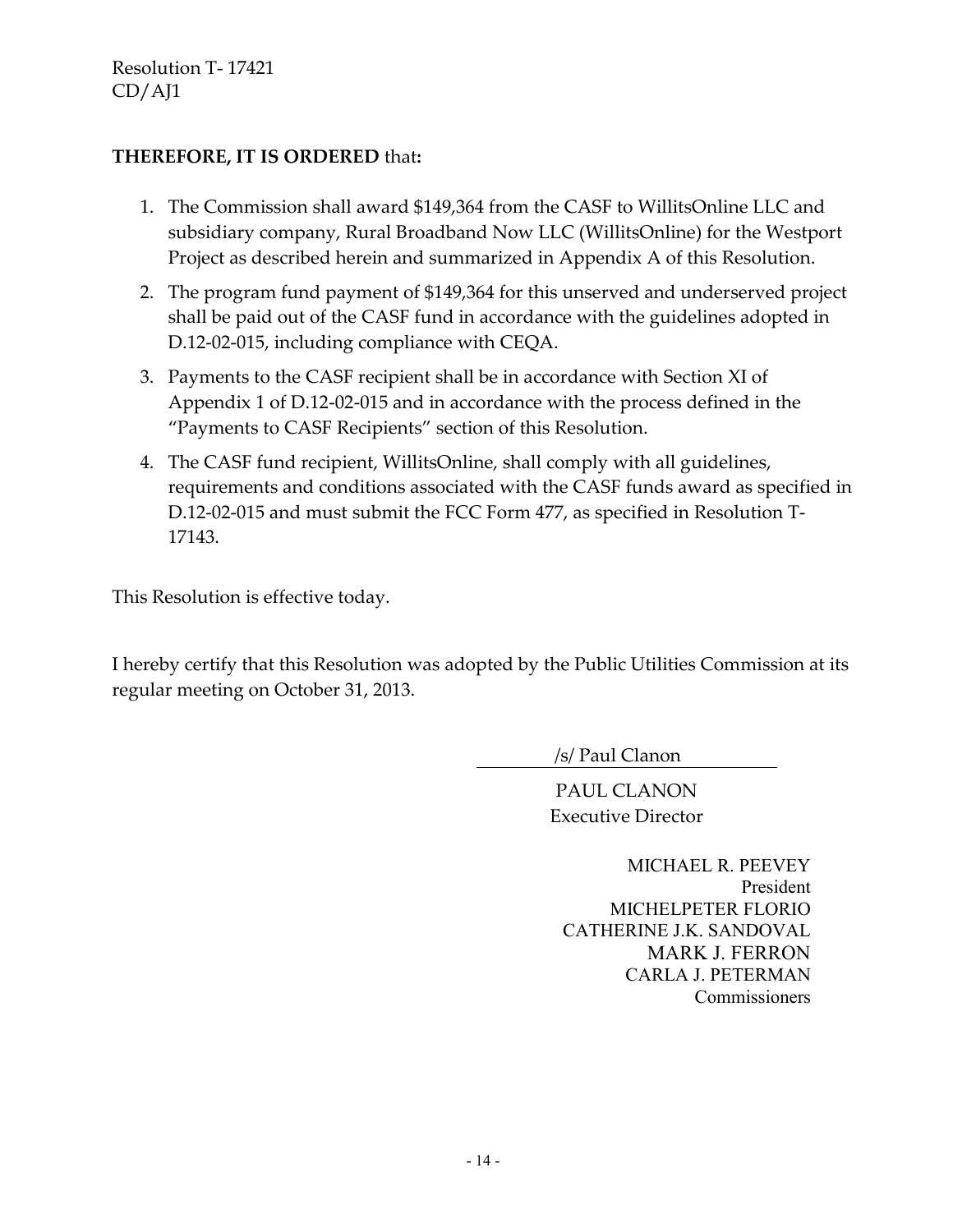# **APPENDIX A Resolution T – 17421 WillitsOnline Westport Project Key Information**

| Project Name                                                   | Westport                                                                                                                                                                                                                                                                                                    |
|----------------------------------------------------------------|-------------------------------------------------------------------------------------------------------------------------------------------------------------------------------------------------------------------------------------------------------------------------------------------------------------|
| Project Plan                                                   | Implementation of ADSL2+ broadband service to<br>Westport, CA and surrounding areas. The project<br>will deploy a hardened outdoor DSLAM collocated<br>next to an AT&T remote terminal that serves the<br>Westport area. Middle mile connectivity will be<br>provided by wireless microwave communications. |
| Project Size (in square miles)                                 | 19.87                                                                                                                                                                                                                                                                                                       |
| Download/ upload speed (in Mbps)                               | 24 Mbps down / 2 Mbps up<br>Initial service offerings up to 6 Mbps down / 2 Mbps<br>up                                                                                                                                                                                                                      |
| Location                                                       | Westport, Mendocino County                                                                                                                                                                                                                                                                                  |
| Community Name                                                 | Westport                                                                                                                                                                                                                                                                                                    |
| CBGs/ Household Income                                         | 0060450102003 / \$23,433                                                                                                                                                                                                                                                                                    |
| Zip Codes                                                      | 95488                                                                                                                                                                                                                                                                                                       |
|                                                                | 95437                                                                                                                                                                                                                                                                                                       |
| Estimated Potential Subscriber Size<br>Households/ Subscribers | 126                                                                                                                                                                                                                                                                                                         |
| Deployment Schedule (from Commission<br>approval date)         | 24 months                                                                                                                                                                                                                                                                                                   |
| Proposed Project Budget                                        |                                                                                                                                                                                                                                                                                                             |
| Total                                                          | \$230,500                                                                                                                                                                                                                                                                                                   |
| Amount of CASF Funds requested (65%)                           | \$149,364                                                                                                                                                                                                                                                                                                   |
| Internally funded (35%)                                        | \$81,136                                                                                                                                                                                                                                                                                                    |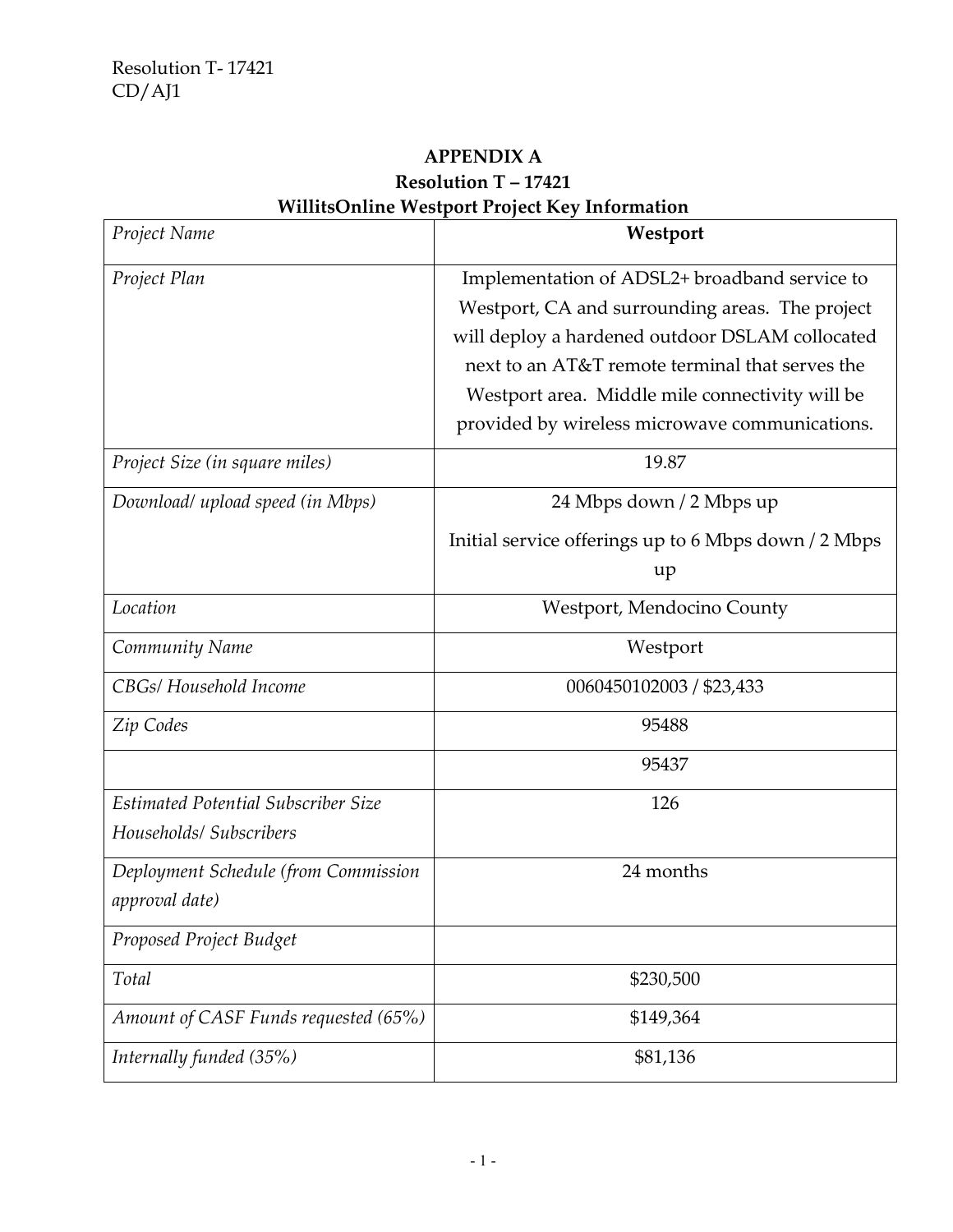